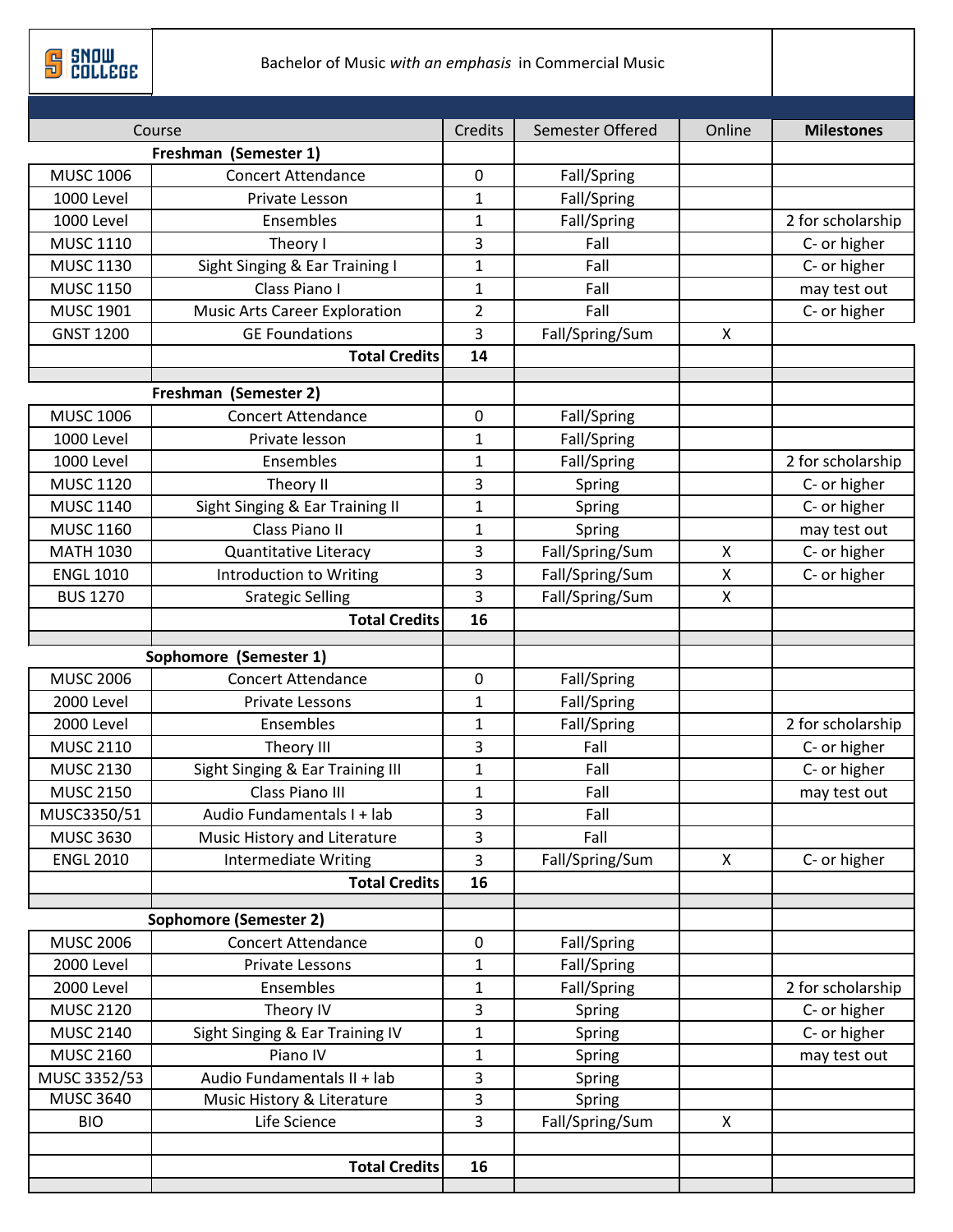|                  | <b>Junior (Semester 1)</b>            |                |                    |   |                                                  |
|------------------|---------------------------------------|----------------|--------------------|---|--------------------------------------------------|
| 3000 Level       | Private Lessons                       |                | Fall/Spring        |   |                                                  |
| 3000 Level       | Ensembles                             |                | Fall/Spring        |   | 2 for scholarship                                |
| <b>MUSC 3540</b> | Music Form & Analysis                 | 3              | Fall               |   |                                                  |
| <b>MUSC 3560</b> | Songwriting I                         | $\overline{2}$ | Fall               |   | Theory I - Theory IV must<br>be completed before |
| <b>MUSC 3030</b> | Jazz and Pop History I                | 3              | Fall               |   | taking MUSC 3540                                 |
| Humanities       | <b>Humanities Division course</b>     | 3              | Fall/Spring/Summer | x |                                                  |
| <b>BUS 1060</b>  | <b>Quick Books for Small Business</b> | 3              | Spring/Fall        |   |                                                  |
|                  |                                       |                |                    |   |                                                  |
|                  | <b>Total Credits</b>                  | 13             |                    |   |                                                  |
|                  |                                       |                |                    |   |                                                  |

|                   | Junior (Semester 2)                               |                |                 |                           |                     |  |
|-------------------|---------------------------------------------------|----------------|-----------------|---------------------------|---------------------|--|
| <b>3000 Level</b> | <b>Private Lessons</b>                            | 1              | Fall/Spring     |                           |                     |  |
| 3000 Level        | Ensemble                                          | $\mathbf{1}$   | Fall/Spring     |                           | 2 for scholarship   |  |
| <b>ECON 2010</b>  | <b>Principles of Microeconomics</b>               | 3              | Fall/Spring/Sum | $\mathsf{x}$              | Math 1010           |  |
| <b>MUSC 4110</b>  | Keyboard Harmony                                  | 3              | Spring          |                           |                     |  |
| <b>MUSC 2350</b>  | <b>Beginning Conducting</b>                       | $\overline{2}$ | Spring          |                           | Must complete piano |  |
| <b>MUSC</b>       | Music Emphasis course<br>$\overline{2}$<br>Spring |                |                 | proficiency before        |                     |  |
| <b>BUS 2050</b>   | <b>Business Law</b>                               | 3              | Fall/Spring/Sum | $\boldsymbol{\mathsf{X}}$ | taking MUSC 4110    |  |
|                   | <b>Total Credits</b>                              | 15             |                 |                           |                     |  |
|                   | Senior (Semester 1)                               |                |                 |                           |                     |  |
| <b>4000 Level</b> | <b>Private Lessons</b>                            | $\mathbf{1}$   | Fall/Spring     |                           |                     |  |
| <b>4000 Level</b> | Ensemble                                          | $\mathbf{1}$   | Fall/Spring     |                           | 2 for scholarship   |  |
| <b>MUSC 4147</b>  | <b>Commerical Music Ensemble</b>                  | 1              | Fall/Spring     |                           |                     |  |
| <b>BUS 2650</b>   | <b>Principles of Management</b>                   | 3              | Fall/Spring     |                           |                     |  |
| <b>MUSC 4901</b>  | Senior Capstone                                   | $\overline{2}$ | Fall            |                           | Must apply for      |  |
| <b>MUSC 3750</b>  | <b>Survey of Music Business</b>                   | 3              | Fall            |                           | graduation          |  |
| <b>MUSC</b>       | Music Emphasis course                             | 3              | Fall            |                           |                     |  |
|                   |                                                   |                |                 |                           |                     |  |
|                   | <b>Total Credits</b>                              | 14             |                 |                           |                     |  |
|                   |                                                   |                |                 |                           |                     |  |
|                   | Senior (Semester 2)                               |                |                 |                           |                     |  |
| 4000 Level        | <b>Private Lessons</b>                            | $\mathbf{1}$   | Fall/Spring     |                           |                     |  |
| <b>4000 Level</b> | Ensemble                                          | $\mathbf{1}$   | Fall/Spring     |                           | 2 for scholarship   |  |
| <b>MUSC 4905</b>  | Senior Recital                                    | $\mathbf{1}$   | Spring          |                           |                     |  |
|                   | Music Emphasis course                             | 3              |                 |                           |                     |  |
| <b>MUSC 4405</b>  | <b>World Music Studies</b>                        | 3              | Spring          |                           |                     |  |
| <b>PHYS 1750</b>  | Science of Sound and Music                        | 3              | Spring          |                           |                     |  |
| <b>PHYS 1755</b>  | Lab                                               | 1              | Spring          |                           |                     |  |
| <b>HIST 1700</b>  | <b>American Civilization</b>                      | 3              | Fall/Spring/Sum | $\mathsf{X}$              | C- or higher        |  |
|                   | <b>Total Credits</b>                              | 13             |                 |                           |                     |  |
|                   |                                                   |                |                 |                           |                     |  |

*\*For most recent information, students must contact their academic advisor.* 

*Barbara.dalene@snow.edu (435)283-7309* 

*\*\*Summer term is highly recommended to lower the credit amount in each semester* 

*\*\*\*C- is required in all music core courses* 

*Depending on your Math ACT score, you may need to start in a lower math course.* 

*That may add another semester to your degree*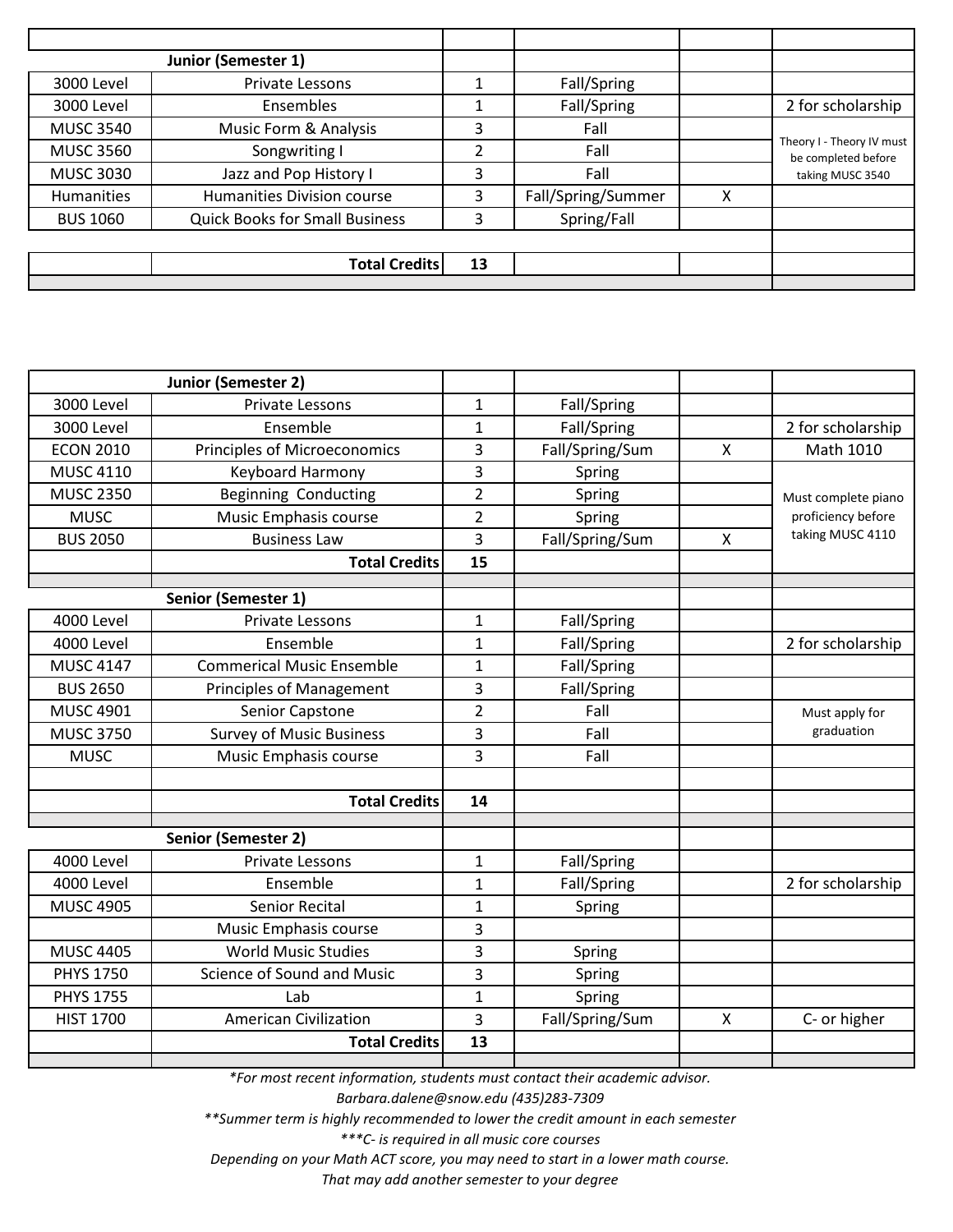| <b>Completed 8 credits for the Music Emphasis courses</b> |  |  |  |  |  |
|-----------------------------------------------------------|--|--|--|--|--|
|-----------------------------------------------------------|--|--|--|--|--|

| <b>Course number</b> | Course name                          | credit         |        |            |
|----------------------|--------------------------------------|----------------|--------|------------|
| <b>MUSC 2090</b>     | Piano Seminar                        | 1              | Spring | IP         |
| <b>MUSC 3040</b>     | <b>Musical Theater</b>               | 2              | Spring | VP, IP     |
| <b>MUSC 3250</b>     | <b>Contemporary Vocal Styles</b>     | 2              | Fall   | VP, IP     |
| <b>MUSC 3306</b>     | Improvisation I                      | $\overline{2}$ | Fall   | VP, IP     |
| <b>MUSC 3307</b>     | Improvisation II                     | $\overline{2}$ | Spring | VP, IP     |
| <b>MUSC 3570</b>     | Songwriting II                       | 2              | Spring | <b>SWC</b> |
| <b>MUSC 3720</b>     | <b>AV Post Production</b>            | 2              | Spring | P          |
| <b>MUSC 3920</b>     | Opera Workshop                       | 1              | Fall   | VP, IP     |
| <b>MUSC 4130</b>     | <b>Commercial Arranging</b>          | 3              | Fall   | <b>SWC</b> |
| <b>MUSC 4140</b>     | <b>Contemporary Orchestration</b>    | $\overline{2}$ | Spring | SWC, E     |
| <b>MUSC 4150</b>     | <b>Commercial Composition</b>        | $\overline{2}$ | Spring | <b>SWC</b> |
| <b>MUSC 4160</b>     | <b>Advanced Mixing and Mastering</b> | 2              | Spring | P          |
| <b>MUSC 4161</b>     | Audio for Gaming                     | 2              | Spring | P          |
| <b>MUSC 4162</b>     | <b>Advanced Audio Production</b>     | $\overline{2}$ | Spring | P          |
| <b>MUSC 4350</b>     | <b>Advanced Conducting</b>           | $\overline{2}$ | Fall   | VP, IP, E  |
| <b>MUSC 4363</b>     | Film Scoring                         | $\overline{2}$ | Fall   | <b>SWC</b> |
| <b>MUSC 4450</b>     | <b>Audio Production I</b>            | 2              | Fall   | P          |
| <b>MUSC 4700</b>     | <b>Audio Production II</b>           | 2              | Spring | P          |
| <b>MUSC 4750</b>     | <b>Electronic Music</b>              | $\overline{2}$ | Spring | SWC, P     |
| <b>MUSC 4840</b>     | Live Sound Concert Production        | 2              | Spring | P, E       |
| <b>MUSC 4841</b>     | Live Sound Lab                       | $\mathbf{1}$   | Spring | P,E        |
|                      |                                      |                |        |            |

## **Abbreviations for tracks**

| VP         | Vocal Performance               |
|------------|---------------------------------|
| ΙP         | <b>Instrumental Performance</b> |
| <b>SWC</b> | Songwriting/Composition         |
| Р          | Production                      |
| F.         | <b>Music Education Pathway</b>  |